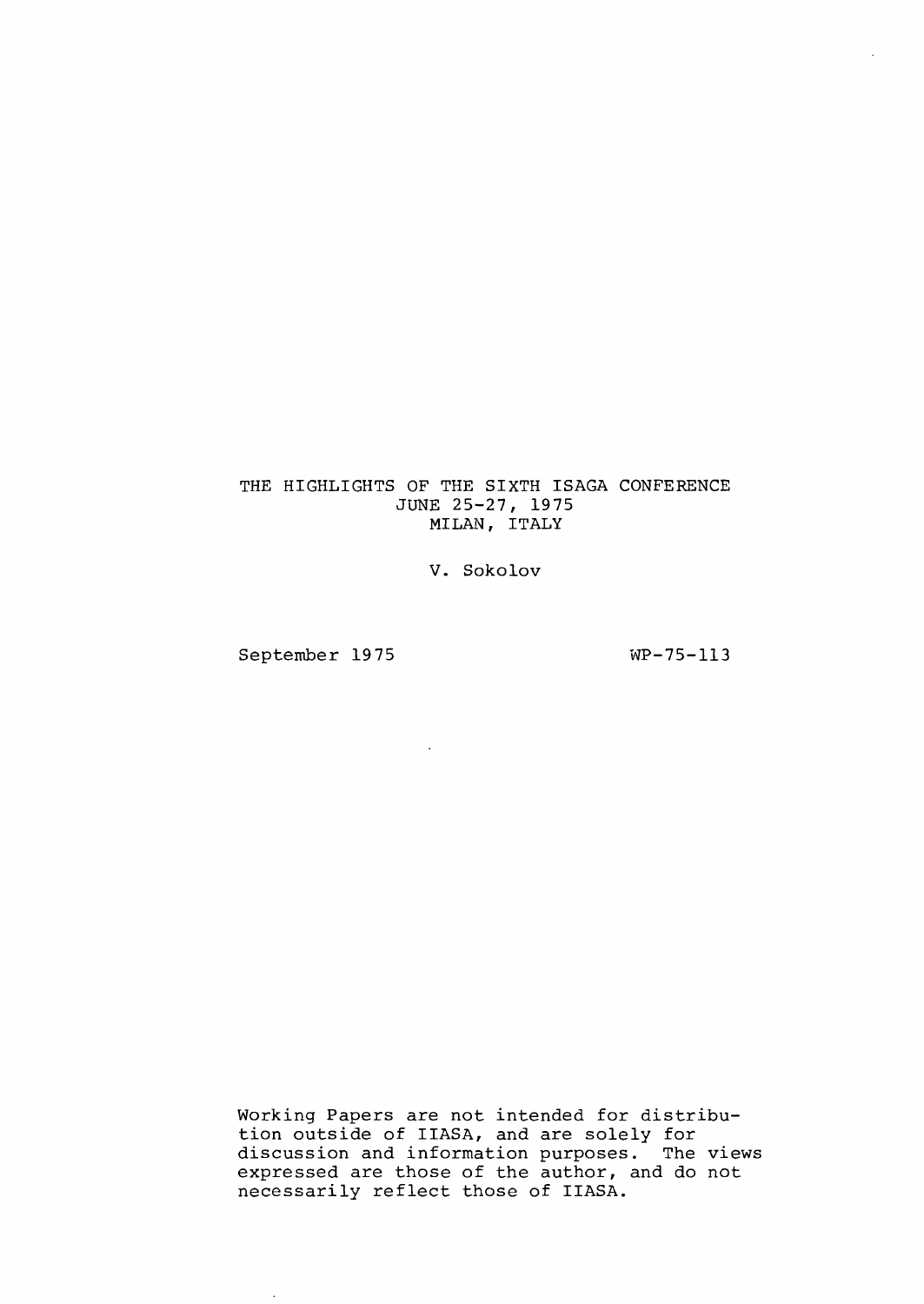$\epsilon$  $\star$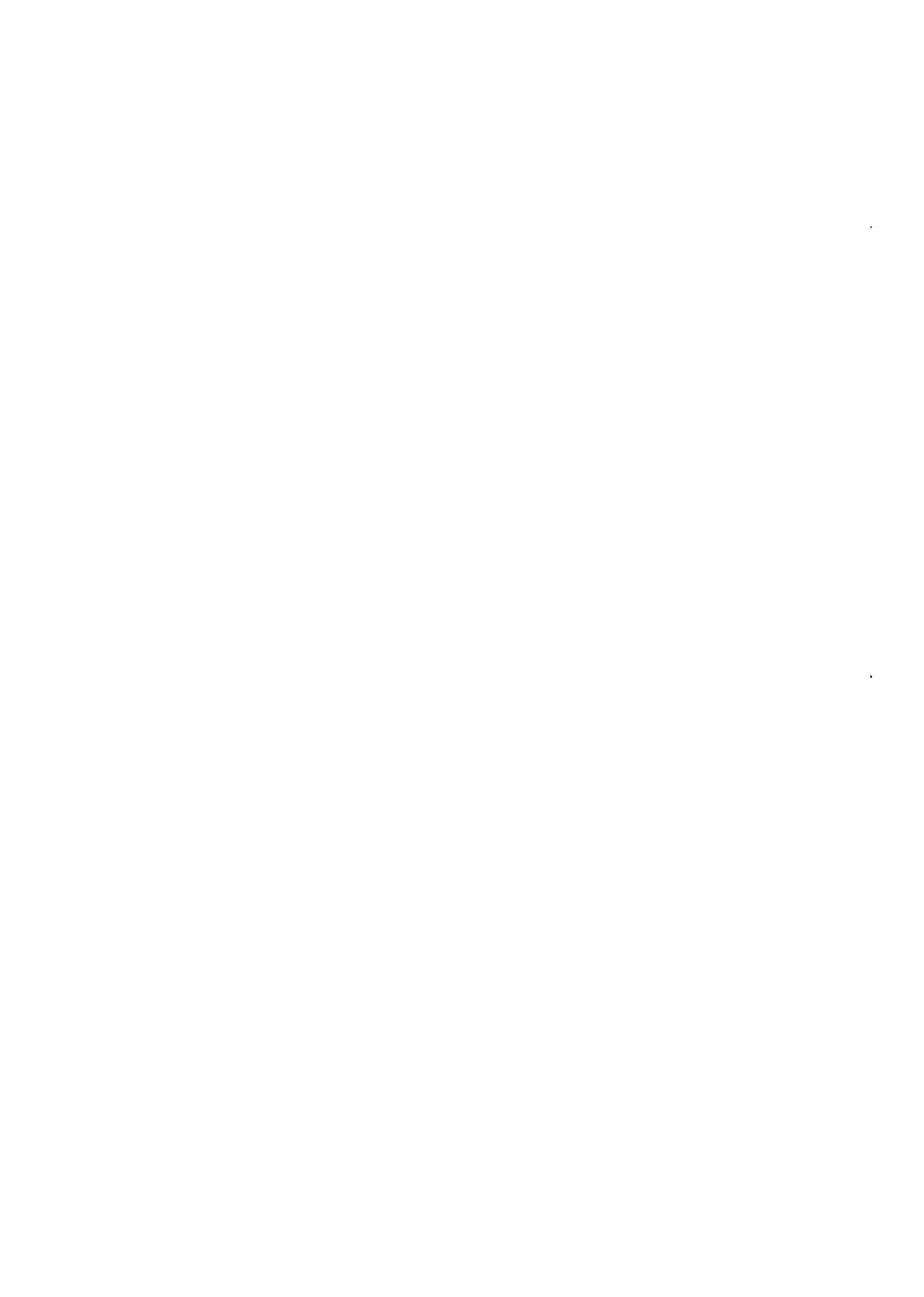## The Highlights of the Sixth ISAGA Conference June 25 - 27, 1975 Milan, Italy

v. Sokolov

ISAGA is <sup>a</sup> nonprofit association founded in 1970 by R. Duke, A. Feldt and H. Hanson. It sponsored five conferences (twice in Germany, once in UK, USA and Holland) of which the most representative was the Conference in Berlin in 1974 where two hundred participants from nineteen countries got together. The Sixth ISAGA Conference in Milan was arranged by the ISAGA Secretariat, together with the European Cooperation for Informatics, British Computer Society, Italian Association of Operations Research and some other institutions. The Conference attracted about fifty participants from Italy, UK, Spain, Holland USA, Poland, Germany, and Switzerland, but the bulk of people was from Italy.

Seventeen presentations were planned and six manual and computer games were suggested for a demonstration session. However, due to organizational failures, not all of them were presented to the audience.

<sup>A</sup> theory of gaming was exposed clearly insufficiently. Perhaps the most interesting was the paper by G. Clibers (Neimegen University, Holland). The author considers one class of goal-seeking social systems, formulates three approaches to its description (approximation, aggregation, and decomposition), and justifies the use of decomposition as <sup>a</sup> rational approach to building the model of a system which belongs to the class under consideration. Then the concepts of stratas, levels, and echelons are introduced and three stratas are identified: causal strata, decision strata and normative strata.

<sup>A</sup> gaming simulation model is suggested where the causal strata and <sup>a</sup> part of decision strata are implemented by <sup>a</sup>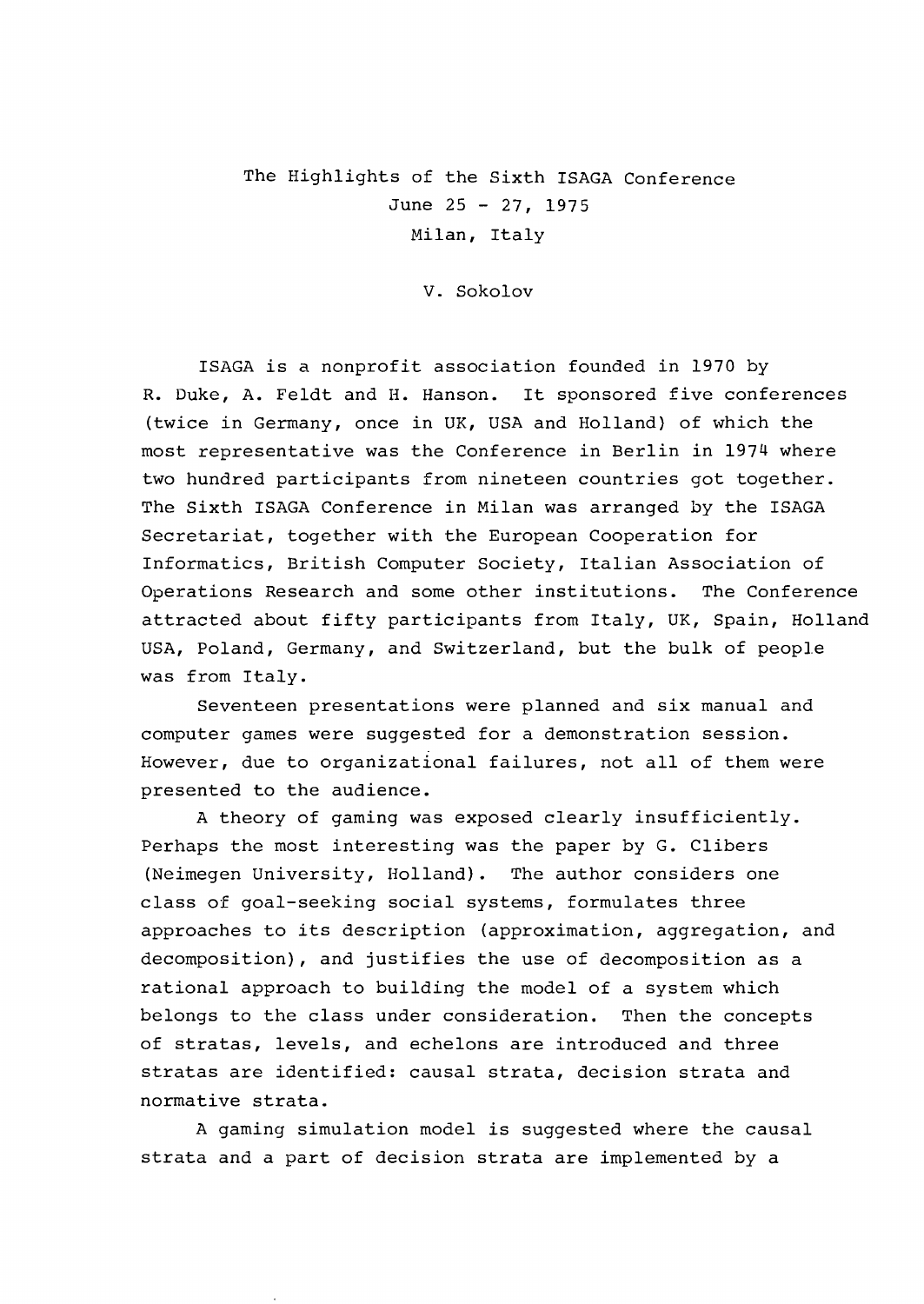computer. Alternatives generated by the decision strata are displayed to a human decision-maker or a group of decisionmakers for <sup>a</sup> final choice. The model may account for the consequences of decisions and has facilities for modifying decisions once chosen.

To my understanding, the work by Clibers is one of the first steps towards rigorous formal justification of the structure of <sup>a</sup> gaming model on the basis of modern tools of the complex systems theory.

The paper by K. Dette from the Technical University of Berlin was also directly related to the conceptual backgrounds of the gaming model's design. This is <sup>a</sup> description of <sup>a</sup> heuristic game for generating problems and finding their sOlutions. The game is called Scenario and uses gaming and scenario design principles for a problem statement, development of methods of forecasting and forming solution strategies. Unfortunately, this work does not contain analytical results and the efficiency of the suggested approach completely depends on the heuristics found.

Many more Conference presentations deal with descriptions of gaming models which solve different applied problems. Here the NSSG game by R. Duke (University of Michigan) is worth mentioning. This is <sup>a</sup> model for solving <sup>a</sup> nutrition problem in some hypothetical developing country. The work on the model was initiated by UNESCO with the purpose of obtaining an efficient instrument for <sup>a</sup> fast and deep understanding of nutrition problems in real countries. The model is grounded on real statistical data which concern agricultural production and food requirement in developing countries. It has two aggregated levels of decision making: distribution of the national budget over five ministries (ministry of agriculture, ministry of interior, ministry of industry and public works, ministry of health care and education, ministry of finance), and investment planning within each ministry. A hypothetical country has a population

 $-2-$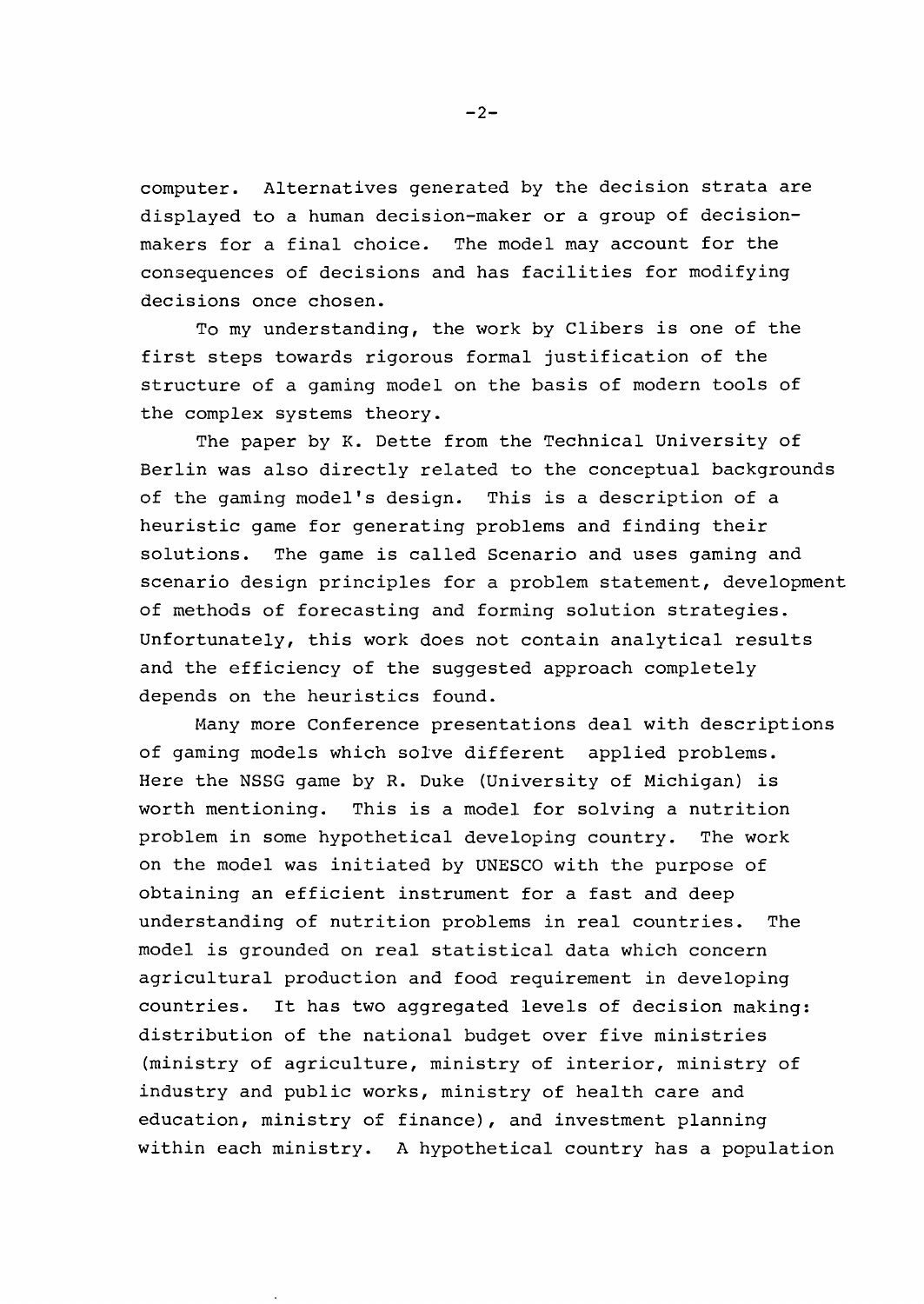of twelve million and <sup>a</sup> rate of annual growth of 3.5%. The country is conventionally divided into three zones: urban zone, rural zone and wild zone. Initial conditions correspond to <sup>a</sup> good nutrition level and <sup>a</sup> good state of health in the population. However, food inventories do not initially exist; thus the whole situation may be drastically degraded under the effect of random disturbances, e.g. <sup>a</sup> natural disaster which results in <sup>a</sup> poor crop.

A complete cycle of decision-making in the model includes distribution of <sup>a</sup> national budget, production planning in industry and agriculture, distribution of industrial and agricultural products evaluating <sup>a</sup> resultant nutrition level, and defining development priorities for the next planning period.

<sup>A</sup> first modification of the NSSG model is implemented as a board game with a wide application of pneumonic means for data presentation. The model seems to be very close to reality as far as representing of basic mechanisms and their interrelationship is concerned. It has been demonstrated to the Food Commission of UNESCO and produced a positive response. R. Duke is planning now to make the manual version of the game publicly available and also to further develop the model mechanisms, which will result in <sup>a</sup> computerized game.

An interesting model was presented by G. Raan (Stuttgart University, Germany). The model is aimed at studying <sup>a</sup> problem of <sup>a</sup> long-term planning of water supply for cities and conurbations. <sup>A</sup> calibration of the model was done using time series representing real data for cities of West Germany and Switzerland.

Urban gaming model CITTA - 1 was presented by G. Dandri (Centro Richerche Economiche Sociologiche E. Di Mercato Nell Edilizia, Roma). The model is oriented at studying social and economic problems of <sup>a</sup> city with <sup>a</sup> population of about 20,000 people. It combines properties of CLUG (A. Feldt), LUGS (J. Taylor) and CITY (P. House) and widely uses LEGO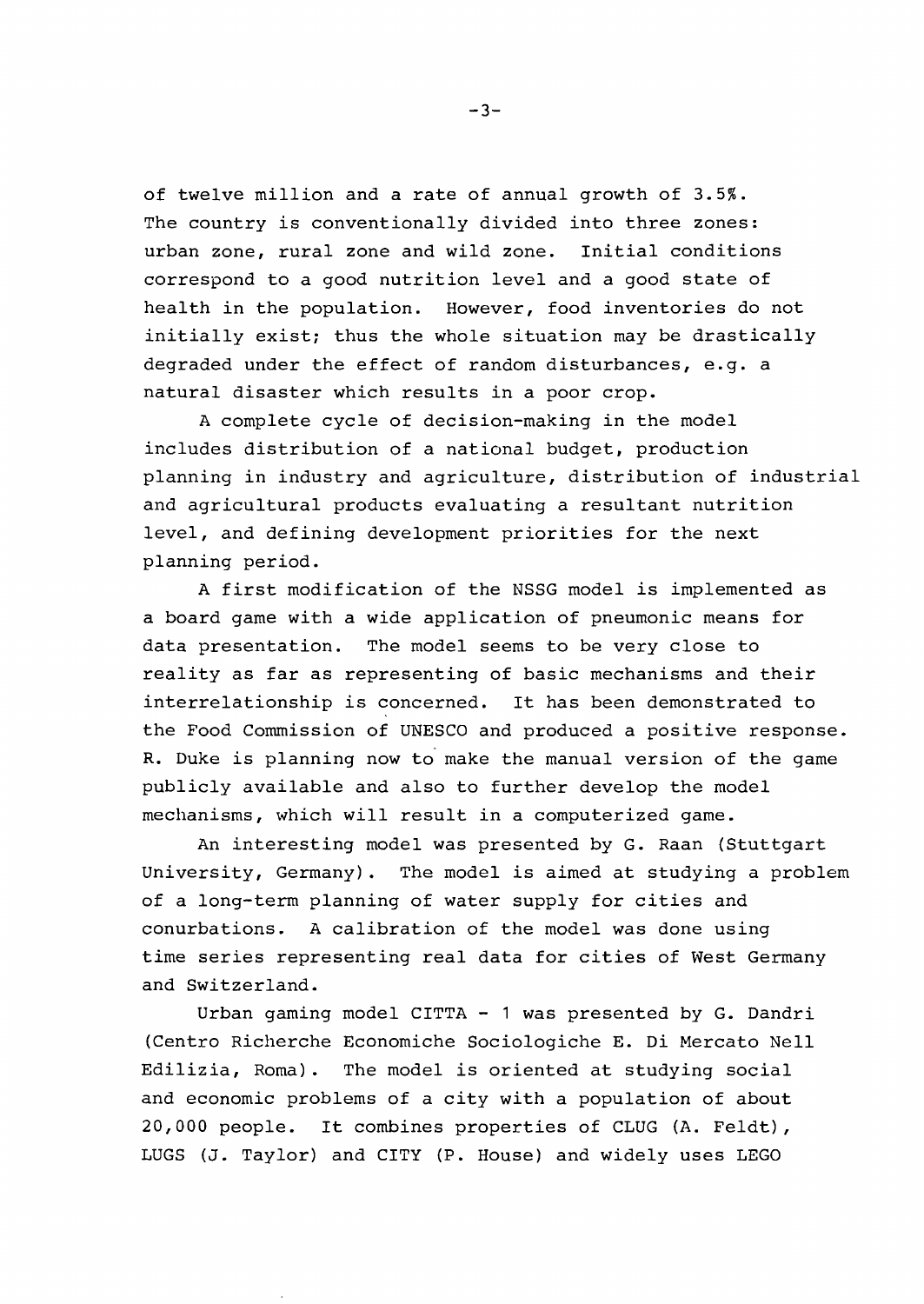elements introduced by A. Feldt in the WALRUS model.

CITTA - 1 has an economic sector (three elements), a social sector (one element) and <sup>a</sup> political sector (one element) . Interaction mechanisms involve environmental pollution, housing construction, building industry, and tourism. <sup>A</sup> quality of life is used as <sup>a</sup> management performance criterion. One decision period in the model takes about two hours and corresponds to <sup>a</sup> two year real planning period.

Another urban gaming model called INURBS was presented by Dr. I. Braken (UK). This essentially was <sup>a</sup> repetition of the 1973 results published by the Sheffield Center for Environmental Studies. Rather more interesting was another model by the same author called ECONOMY and aimed at studying relations among private sectors in industry, ministry of finance, banks and public investors. The model is built for educational purposes.

At the demonstration session, CITTA - 1, NSSG and METRO-APEX were exemplified. During this session the most active were research scholars and students who work with the problem of the development of Northern Italy. In spite of initial planning, the participation of the local managers was practically zero.

The following conclusions may be drawn from hearing the Conference presentation and looking through the proceedings:

- 1. It was <sup>a</sup> common feeling that the level of this conference was lower than that of the Berlin Conference.
- 2. The works on a theory of gaming simulation were poorly represented.
- 3. Although announced by the Conference program, the participation of representatives of governmental and local management bodies was not provided, due to the failures in functioning of the Conference Organizing Committee. The absence of practical decision-makers was especially felt during the demonstration session where their presence is of <sup>a</sup> critical importance.

-4-